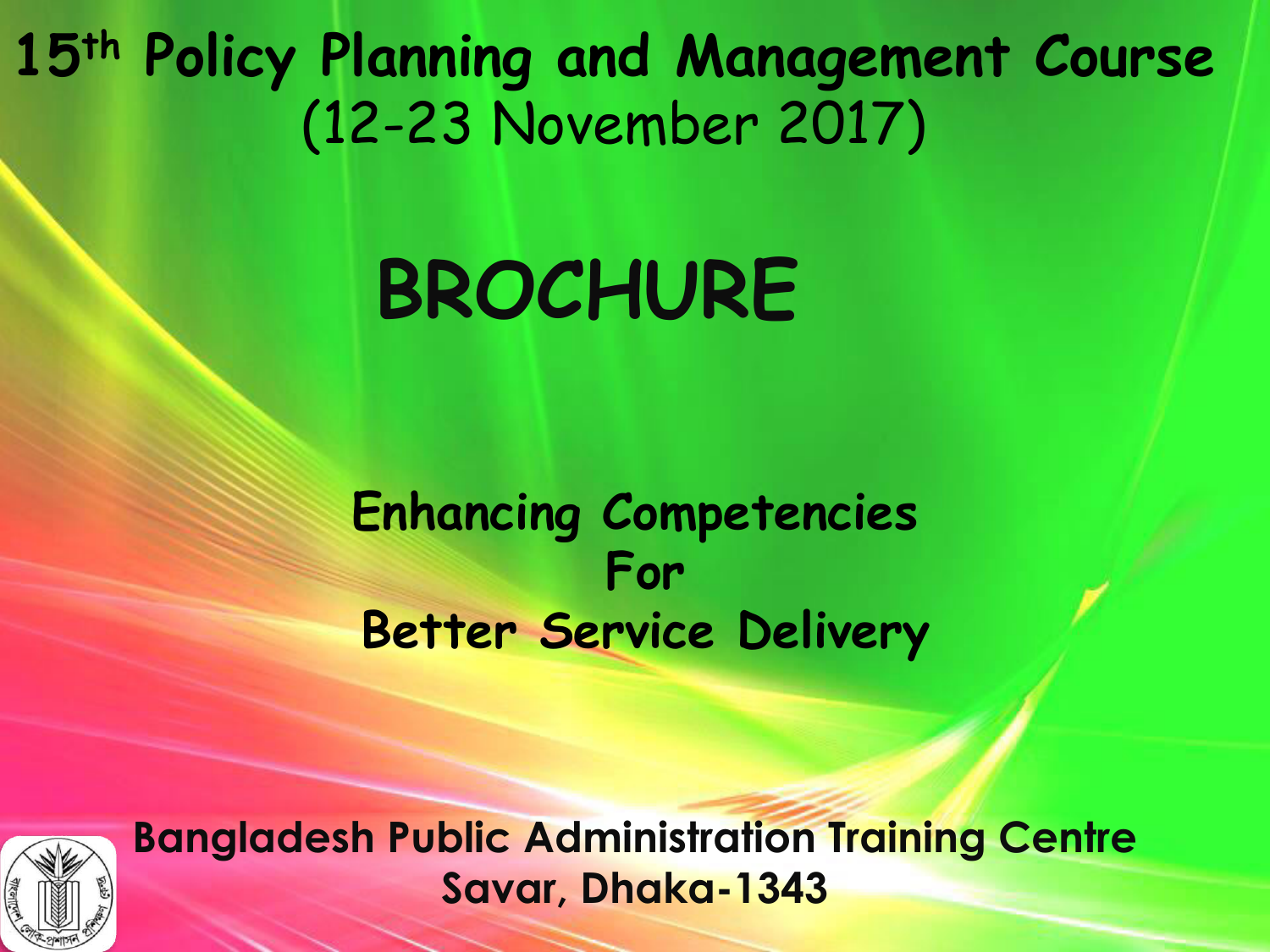# 15th Policy Planning and Management Course (12-23 November 2017)

# COURSE MANAGEMENT

# Course Advisor



Dr. M Aslam Alam Rector

# Course Director



## Dr. Muhammad Abu Yusuf MDS (M & PA)

# Course Coordinators



Dr. Md. Mizanur Rahman Director (Governmental System)



Dr. BM Benojir Ahmed Deputy Director (Behavioural Science)

Bangladesh Public Administration Training Centre Savar, Dhaka-1343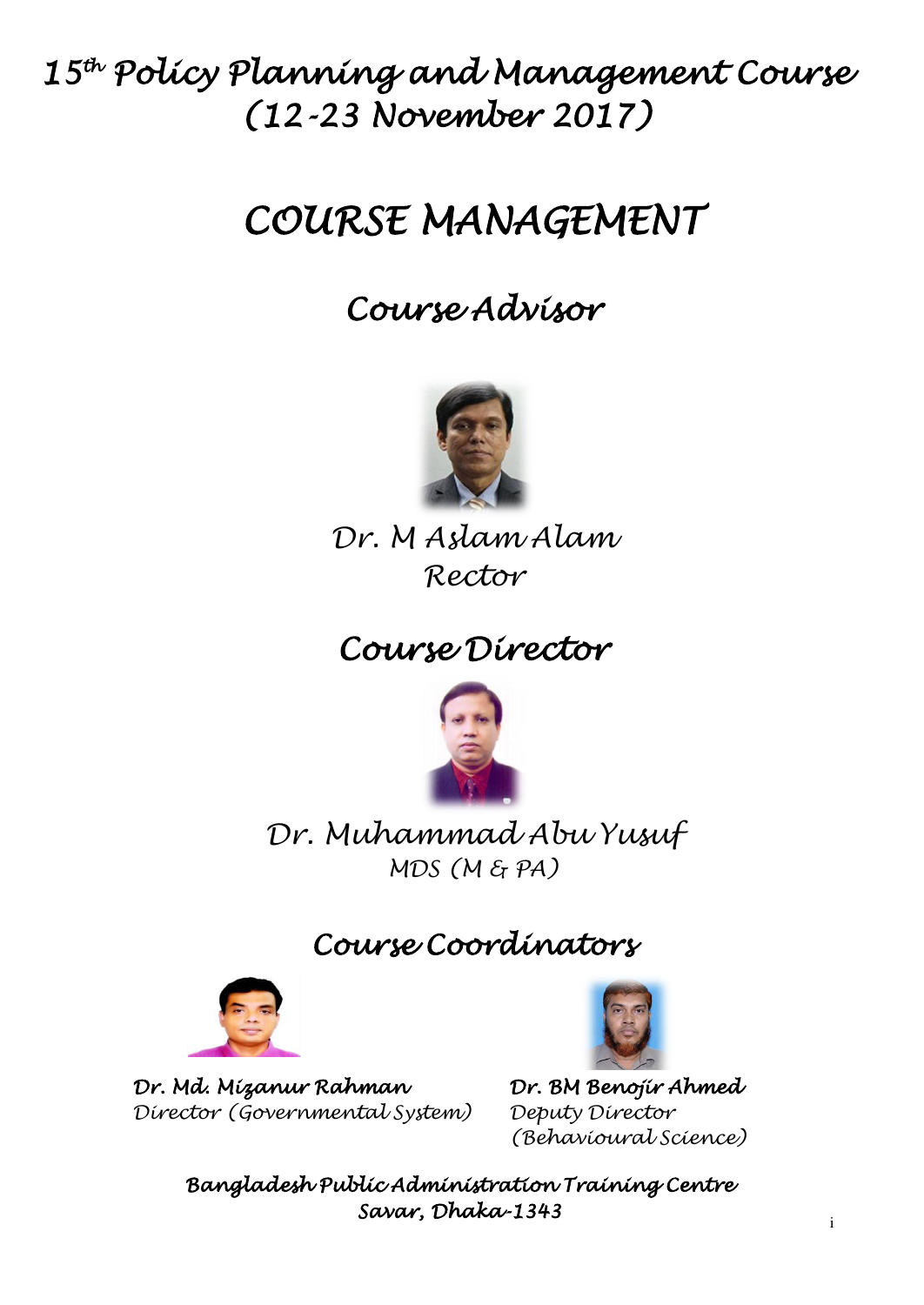

### **Bangladesh Public Administration Training Centre**

### **Vision**

BPATC becomes a centre of excellence for developing patriotic, competent and professional civil servants dedicated to public interest

### **Mission**

#### **We are committed to achieve the shared vision through**

- $\triangleleft$  developing competent and professional human resources by imparting quality training and development programmes;
- \* conducting research, publishing books and journals and extending consultancy services for continuous improvement of public service delivery system;
- $\triangle$  establishing effective partnership with reputed institutions of home and abroad for developing organisational capacity; and
- promoting a culture of continuous learning to foster a knowledge-based civil service.

#### **The core values of BPATC include:**

- **Discipline:** We maintain discipline of the highest order in every step of our activities. We believe in mutual respect and human dignity. We are committed to creating an environment where all views, opinions and inputs are encouraged and valued.
- **Integrity:** We demonstrate patriotism and ethics in our activities. We do what we say. We practise integrity by ourselves and encourage our trainees to uphold it in their activities.
- **Inclusiveness:** We are committed to achieving a diverse and highly professional workforce at all levels of the organisation and to ensuring equity and equal opportunities for all irrespective of faith, creed, ethnicity, language, age, race, gender and physical infirmity. We promote social inclusion and a culture of tolerance and peace.
- **Professionalism:** We show leadership and strive for excellence in our activities by means of professionalism and competencies. We are passionate about the work we do and foster pro-people attitude.
- **Learning for results:** We impart training for results and take follow up actions to stay relevant. We value and maintain an enabling environment for continuous learning for our clients and ourselves. We are keen to build partnership and collaboration with local and international organisations.
- **Innovation:** We draw inspiration from our shared history and tradition. We are equally committed to finding creative and sustainable solutions to problems in an ever-changing global context. We highly regard innovations in governance and public management.
- **Team spirit:** We foster *esprit de corps* in our activities and share our achievements as well as failures among ourselves. We consider every individual of the organisation as a valued member of the team where contribution by everybody is recognised. We take careful initiatives to instill team spirit among participants of our programmes.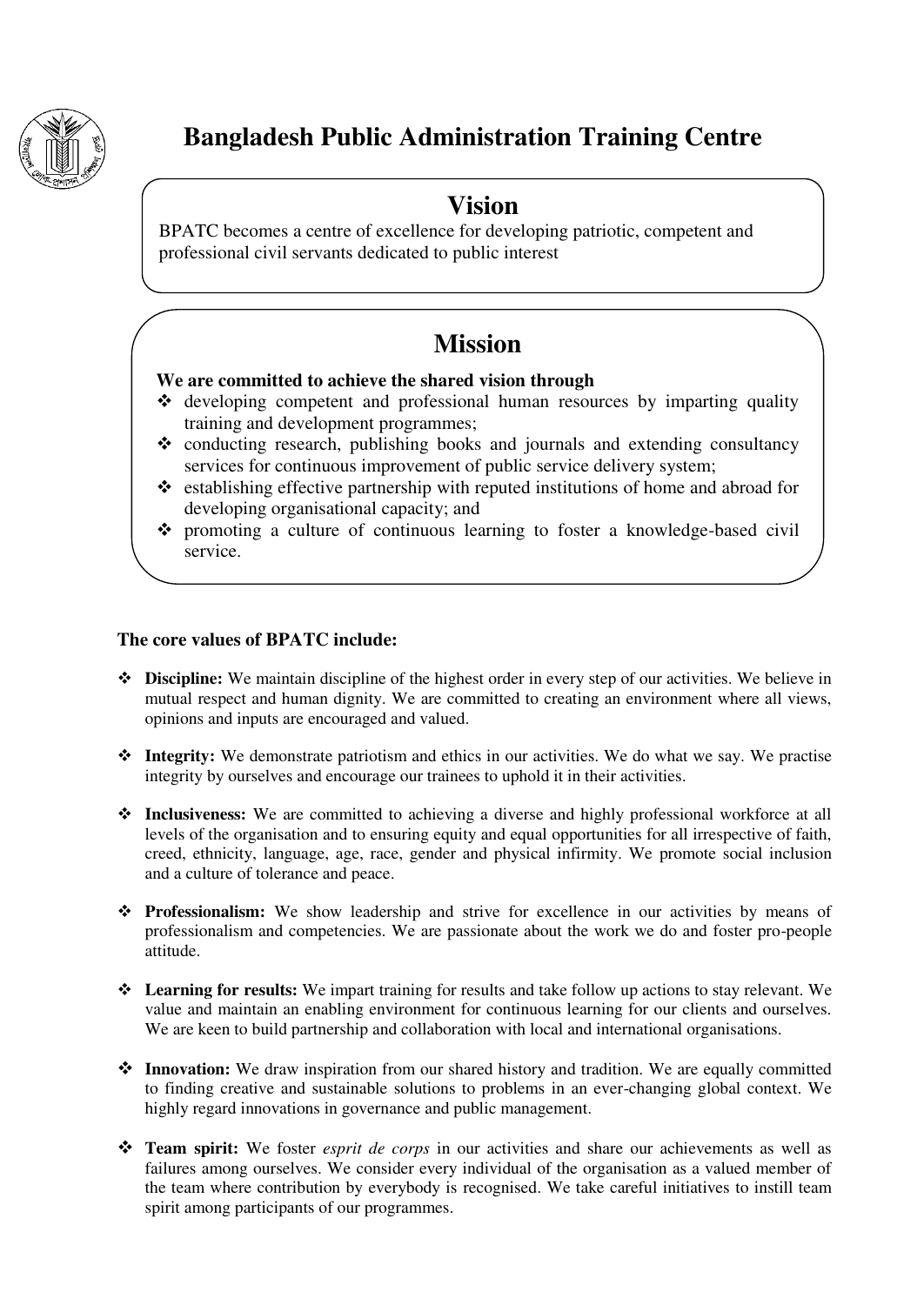### **Table of contents**

| 1.0        | $Introduction 1 1$                                                                 |  |
|------------|------------------------------------------------------------------------------------|--|
| 2.0        |                                                                                    |  |
| 3.0        |                                                                                    |  |
| 4.0        |                                                                                    |  |
| 5.0        |                                                                                    |  |
| 5.1<br>6.0 | Study Tour/Field Visit 22                                                          |  |
| 7.0        |                                                                                    |  |
| 8.0        |                                                                                    |  |
| 9.0        |                                                                                    |  |
|            |                                                                                    |  |
|            | 9.2 Grading<br>$\sim$ 4                                                            |  |
| 10.0       | 9.3 Individual Course Evaluation Report for Dossier_____________________________ 4 |  |
| 11.0       |                                                                                    |  |
| 12.0       | Transportation 5                                                                   |  |
| 13.0       |                                                                                    |  |
| 14.0       | Medical Facility 6                                                                 |  |
| 15.0       | Prayer Facility 6                                                                  |  |
|            |                                                                                    |  |
|            |                                                                                    |  |
|            |                                                                                    |  |
|            |                                                                                    |  |
|            |                                                                                    |  |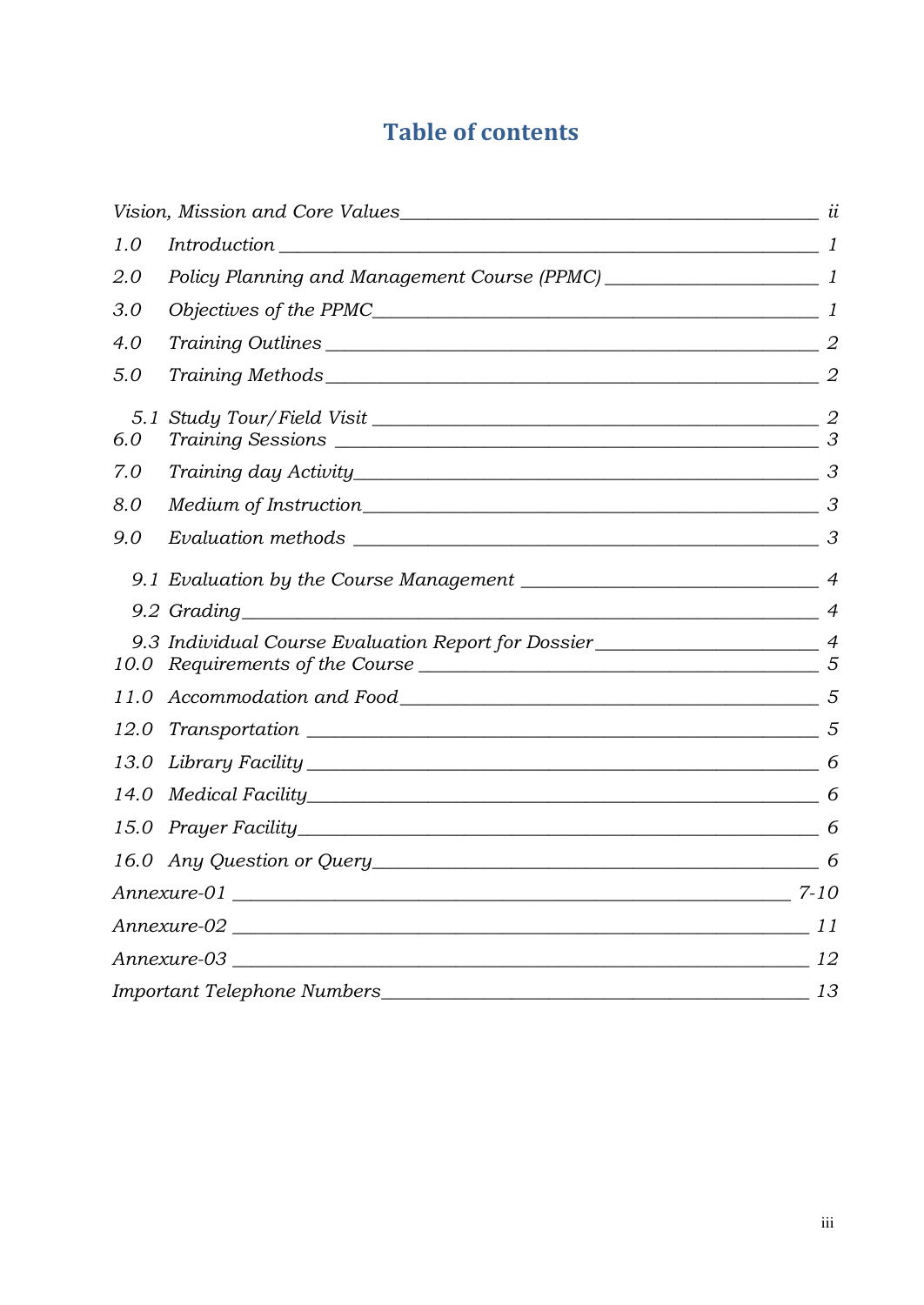#### <span id="page-4-0"></span>**1.0 Introduction**

The core spirit of our struggle for freedom and great liberation war was to build a glorious nation, a developed and prosperous Bangladesh-free from all sorts of exploitation and injustices. To build a prosperous, developed, and exploitation-free nation, a contingent of civil servants need to be shaped as a member of an institute with specific degree of professionalism and integrity, and a good knowledge of national and global issues. Civil servants must be subject to a set of legal conditions, which enable them to effectively execute their functions and contribute to the achievement of national goal in a proper and lawful manner, across all public administration settings.

Mere knowledge on laws, rules and regulations is not enough to deliver public services effectively and professionally. Knowledge, technology, knowhow are ever-changing and the pace of change is becoming faster and competitive. Service providers are required to be more responsive to the needs of the recipients to maintain their sustainability in the competitive environment. Private sector is becoming more participative in the public domain. Complex interactive process and technological advancement has brought about a radical change in the role of the state. An analytical insight into how structural injustices create divide between 'have' and 'have nots'is required to transform policies, plans, programmes and decisions into actions in this changing environment.

To attain the vision 2021, the civil service members must have a specific degree of professionalism and integrity and capability of translation of knowledge of administrative and constitutional laws into action. Civil servants must possess analytical insight to constructs, functions and responsibilities in an appropriate manner across all public administration settings. The 'Policy Planning and Management Course' strives to improve their competencies to bring about desired changes in public service management for the competitive future.

#### <span id="page-4-1"></span>**2.0 Policy Planning and Management Course (PPMC)**

Policy Planning and Management (PPM) Course designed for the Additional Secretaries to the Government is one of the core courses of BPATC. The main focus of this course is to facilitate the trainee officers to analyze and review development policies and public service delivery management of the Government in the light of their wisdom and experiences they have gathered during their service life.

#### <span id="page-4-2"></span>**3.0 Objectives of the PPMC**

The main objective of this training course is to improve leadership qualities so that the top civil servants attain the capablity of taking steering role to translate the development agenda of the government into reality. Against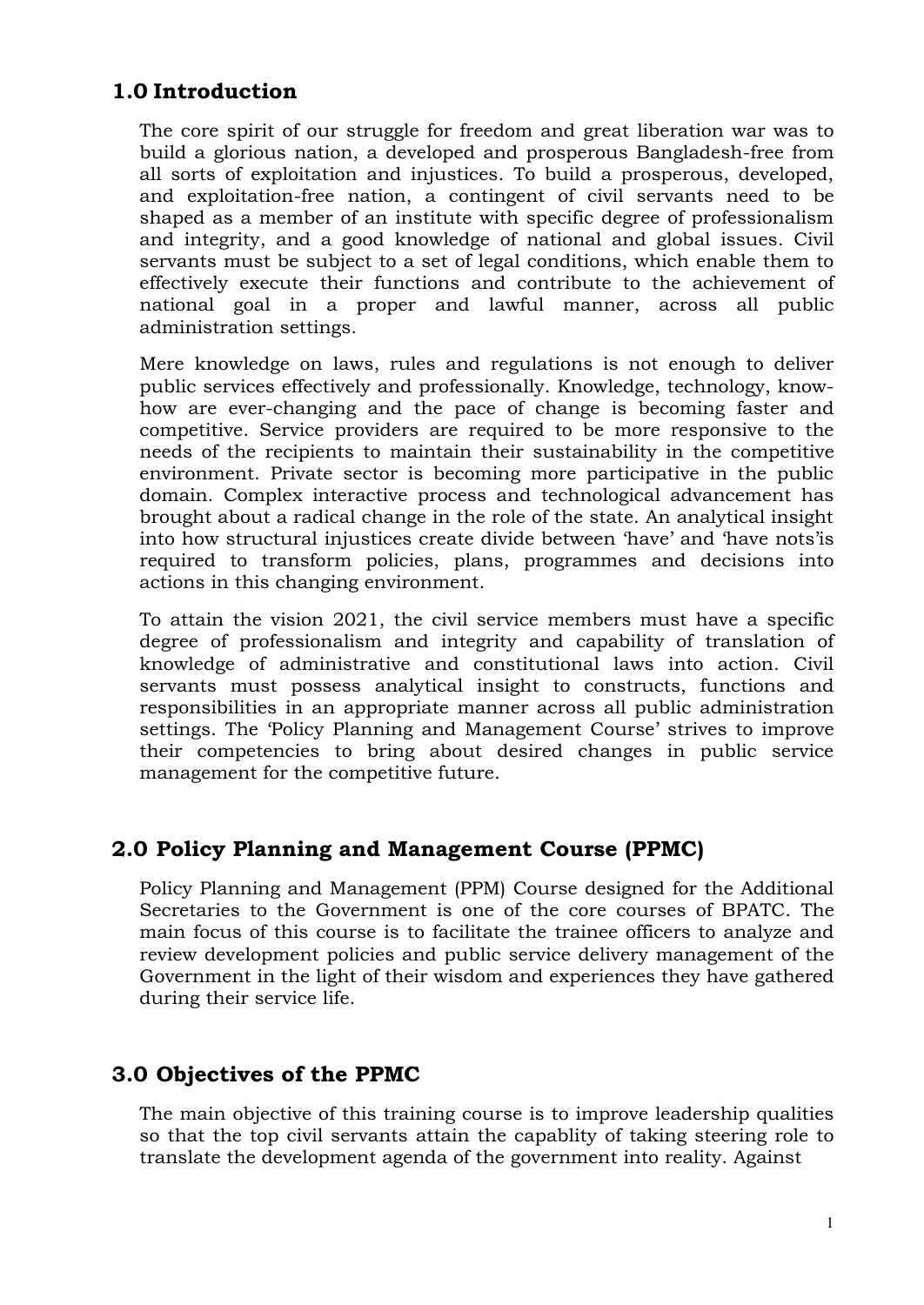this backdrop, the specific objectives of the course are to -

- impart intellectual inputs to widen the vision of the participants;
- enable them to contribute more to pro-people policy formulation and implementation;
- improve efficiency to critically look into sectoral policies and other important aspects on pro-poor development issues through leadership role

#### <span id="page-5-0"></span>**4.0 Training Outlines**

Policy Planning and Management Course is comprised of five modules. These modules cover issues relating to policy development perspective of the government, policy analysis and review and public service management. Course contents are given in detail in Annex- A.

#### <span id="page-5-1"></span>**5.0 Training Methods**

Unlike other training courses of BPATC, more participatory approach to training is employed in the PPMC so that participants can share their experiences and wisdom they have gained from their service life. However, the following training methods will be employed in this course-

- Workshop
- Panel Discussion
- Group Exercise
- Case Study
- Field Visit/Exposure Visit

Group Exercise in the course will get more priority. Please note that, team work requires maximum interaction among group members for the accomplishment of a team task followed by preparation and presentation of group report. Each team may consist of 4-5 members. Each participant is responsible individually and jointly for the quality of the team report. Each group will present its report before the audience in a plenary session.

Dignified senior civil servants, civil society members, renowned personality and university teachers along with BPATC faculty members will facilitate the workshop and panel discussion sessions of the course.

#### <span id="page-5-2"></span>**5.1 Exposure Visit**

Exposure visit within the country is an integral part of the training programme which will provide participants with an opportunity to see and observe the practical aspects and situation of a project. Such visits would help them not only to understand the real problems on the issues but also assist them to formulate appropriate policy.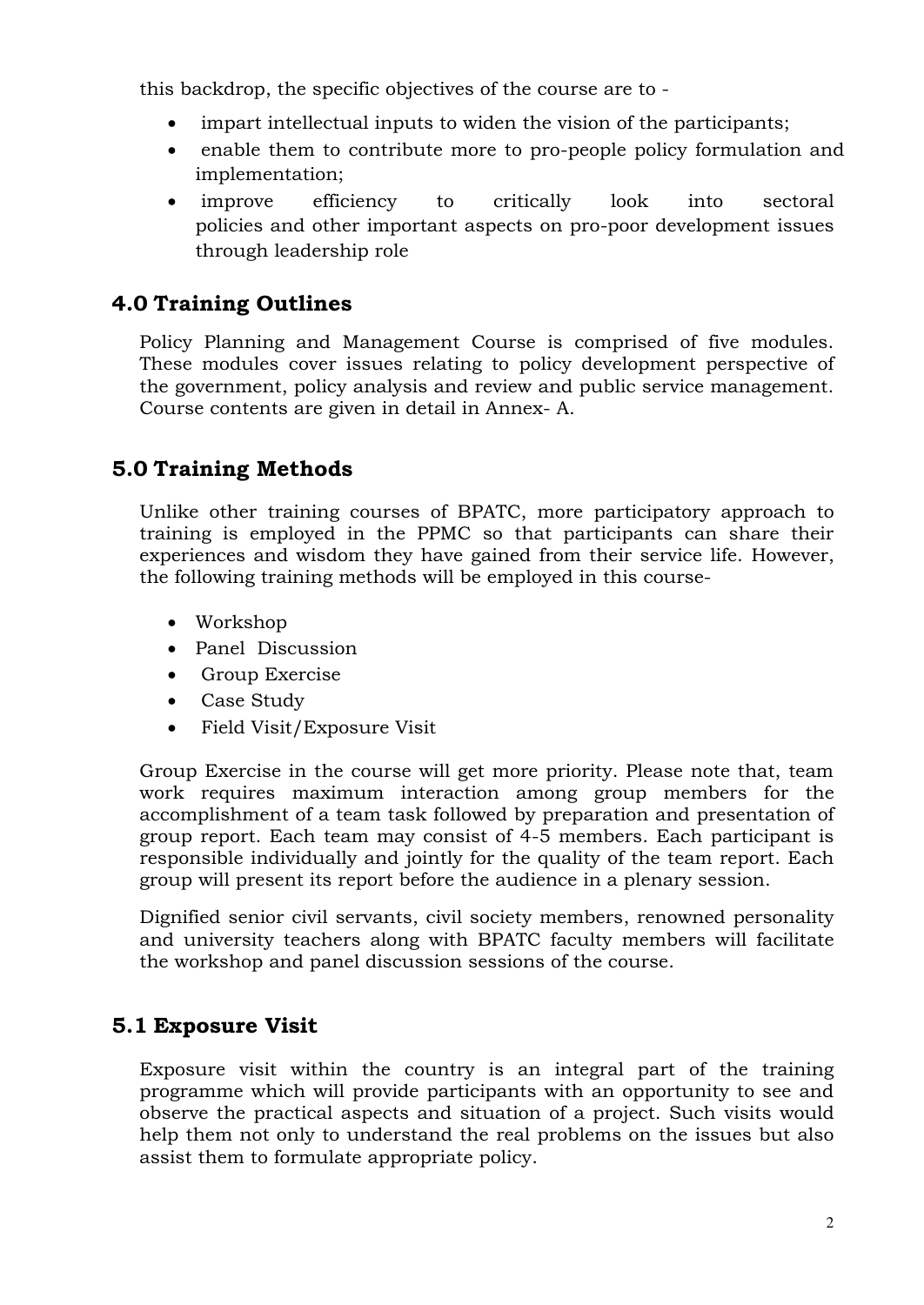Another aspect of the course is arrangement of foreign exposure visit. Under this programme participants are exposed to some other country for seven days. During this visit they will have the opportunity to share experiences of policies, strategies, practices in the public service delivery with their counterpart in the visiting country. After this seven day programme beyond the 12 day-long course, participants are required to present their group report in a feedback seminar arranged by BPATC authority. Presentation of group report in the host country organisation on the concluding day of the exposure visit is also a requirement.

The foreign exposure visit is arranged with the specific objective of enabling participants to see for themselves how the visiting economy which started with a developmental base equal to or worse than Bangladesh has outperformed the Bangladesh economy.

#### <span id="page-6-0"></span>**6.0 Training Sessions**

There will be five to six sessions during day time every day. Typically duration of each session will be of one-hour while duration of extension lecture will be one hour and a half. The first session of a day will start at 08:30 in the morning. In between two sessions there will be a break of 10 minutes. After first two sessions of the day there will be a health break of 20 minutes while there will be lunch break of one hour duration after the fourth session.

| Time                    | Session                      |
|-------------------------|------------------------------|
| 06.00-07.00 (Tentative) | Physical Exercise (optional) |
| 07:30-08:15             | <b>Breakfast</b>             |
| 08:30-09:30             | 1 <sup>st</sup> Session      |
| 09:40-10:40             | 2 <sup>nd</sup> Session      |
| 10.40-11.05             | <b>Health Break</b>          |
| 11:05-12:05             | 3rd Session                  |
| 12:15-13:15             | 4 <sup>th</sup> Session      |
| 13:15-14:15             | Lunch & Prayer Break         |
| 14:15-15:15             | 5 <sup>th</sup> Session      |
| 15:25-16:25             | 6 <sup>th</sup> Session      |
| 16:35-17:10 (Tentative) | Afternoon Games              |
| 18:30-20:00 (Tentative) | <b>Evening Session</b>       |
| $20:00$ hours           | Dinner                       |

#### <span id="page-6-1"></span>**7.0 Training day Activity**

#### <span id="page-6-2"></span>**8.0 Medium of Instruction**

The medium of instruction in class room sessions will be English. BPATC encourages you to speak in Enlish to improve oral English skills. You are advised to speak in English with other colleagues and faculty members during your stay in BPATC.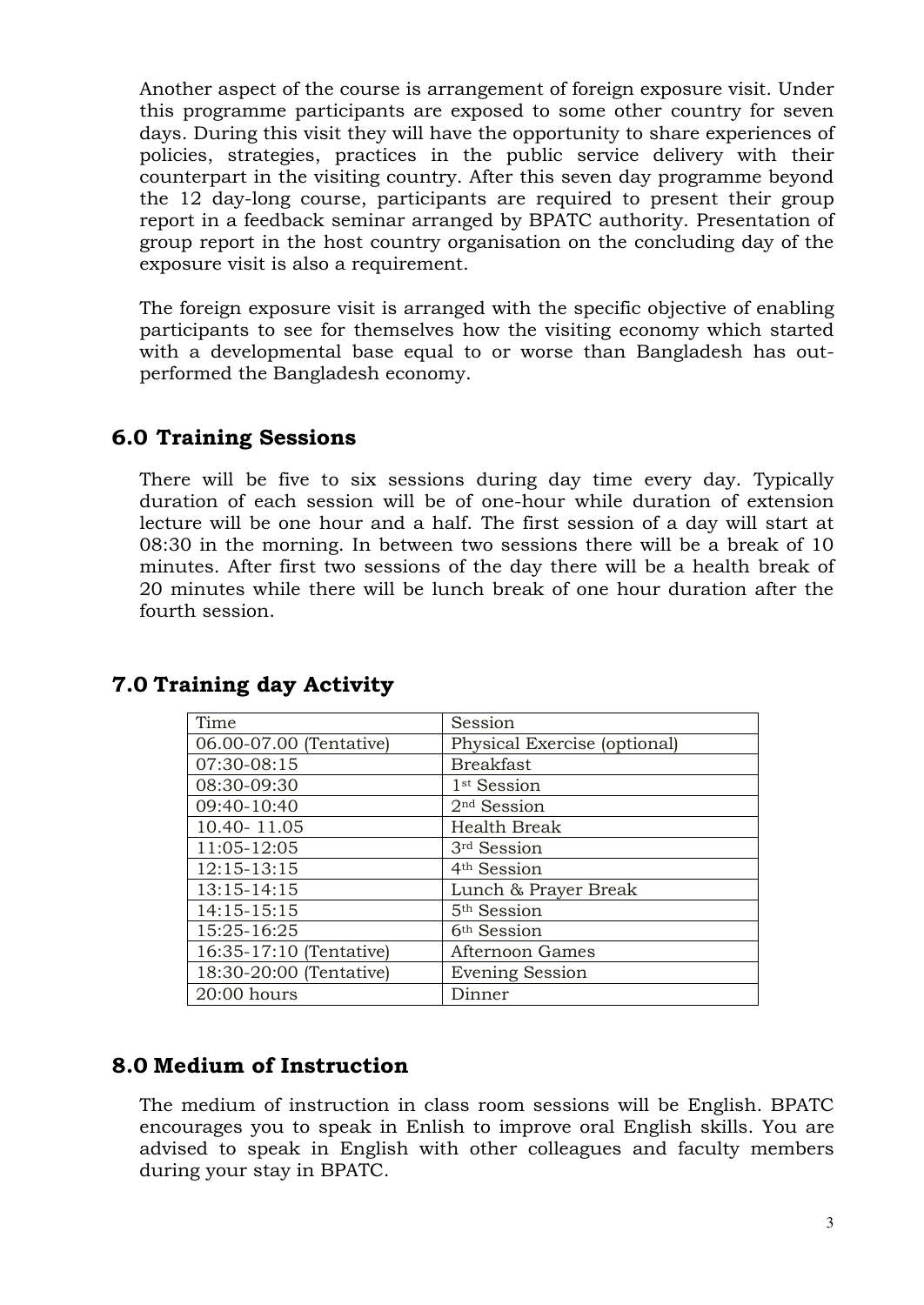#### <span id="page-7-0"></span>**9.0 Evaluation Methods**

Performance of each participant of the course will be evaluated in 500 marks through various mechanisms like report writing, individual exercise, group exercise etc. You also would get an opportunity to evaluate the speakers as well as the course management team and other aspects of the course. However, the marks allotted for evaluation are distributed as follows:

| <b>S1.</b><br>No. | <b>Title of Module</b>                  | <b>Evaluation</b><br>Methods<br><b>Marks</b> |       | and   |
|-------------------|-----------------------------------------|----------------------------------------------|-------|-------|
|                   |                                         | Individual                                   | Group | Total |
| 01.               | Sustainable Development Goals           |                                              | 50    | 50    |
| 02.               | Strategic Planning                      |                                              | 50    | 50    |
| 03.               | Project Management                      |                                              | 50    | 50    |
| 04.               | <b>Public Policy</b>                    |                                              | 50    | 50    |
| 05.               | Negotiation                             |                                              | 50    | 50    |
| 06.               | Contemporary Issues                     |                                              | 50    | 50    |
| 07.               | <b>Field Visit-Domestic</b>             |                                              | 50    | 50    |
| 08.               | Foreign Exposure Visit                  |                                              | 100   | 100   |
| 09.               | Evaluation by Course Management<br>Team | 50                                           |       | 50    |
| <b>Total</b>      |                                         |                                              | 500   |       |

#### <span id="page-7-1"></span>**9.1 Evaluation by the Course Management**

Following is the break-down of 50 Marks of Evaluation by Course Management:

| <b>Subject of Evaluation</b>   | <b>Allotted Marks</b> |
|--------------------------------|-----------------------|
| Punctuality                    | 10                    |
| Table Manners and Dress        | 10                    |
| Overall Conduct and Discipline | 10                    |
| Attendance                     | 20                    |
| <b>Total</b>                   | 50                    |

#### <span id="page-7-2"></span>**9.2 Grading**

According to the Evaluation Policy of BPATC, marks obtained by a participant in the course in different assessments will be based on a quantitative scale and will be graded in the following way:

| S1. | <b>Percentage of Marks</b> | Grading            |
|-----|----------------------------|--------------------|
|     | 90 and above               | AA (Outstanding)   |
|     | $80$ to $< 90$             | A+ (Very Good)     |
| З   | 70 to $<80$                | A (Good)           |
| 4   | 60 to $< 70$               | B+ (Above Average) |
|     | $50$ to $<60$              | B (Average)        |
|     | 50<                        | Fail               |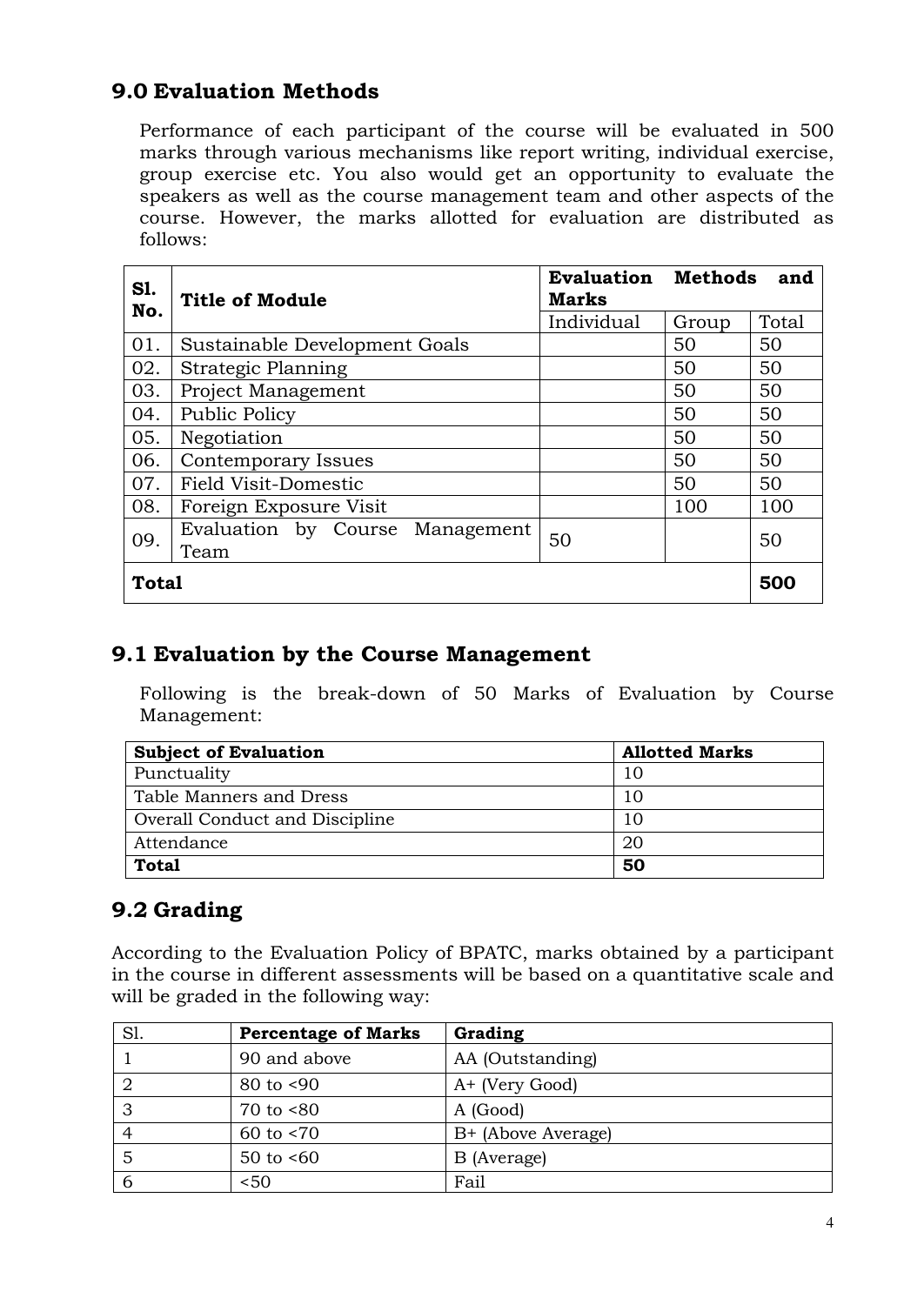#### <span id="page-8-0"></span>**9.3 Individual Course Evaluation Report for Dossier**

On completion of the course an individual course evaluation report for each participant will be prepared. Performance of each participant in the course and a penpicture written by the Course Management Team (CMT) will be reflected in the report. This final course evaluation report prepared by Evaluation Department will be forwarded to concerned Administrative Ministries/Divisions for retention in your dossier.

#### <span id="page-8-1"></span>**10.0 Requirements of the Course**

As a participant of the course you must-

- $\div$  maintain the tradition, discipline, norms and values of BPATC;
- attend and actively participate in all sessions and other activities on time, preferably at least five minutes before the scheduled time;
- \* submit individual assignments, group work report, Field Attachment and Exposure report and participate in such other tasks as may be assigned by the Course Management Team time to time ;
- $\cdot$  stay compulsorily in the dormitory of the Centre and abide by the rules and regulations thereof;
- \* refrain from using of cell phone in classroom, mosque, library and during formal programmes or while walking on the corridor;
- $\cdot$  secure at least 50% marks in all assignments, reports and other evaluation related activities;
- $\mathbf{\hat{P}}$  wear formal dresses during academic sessions and official functions;
- $\div$  follow table manners during lunch and dinner;
- $\bullet$  be punctual in attending all activities prescribed for the course; and
- Ensure 100% attendance. Exceptions are made only in case of unforeseen emergency. In case of such emergency, maximum 5% absence is permitted. However, marks allotted for attendance shall be deducted proportionately in such case.

#### <span id="page-8-2"></span>**11.0 Accommodation and Food**

PPMC is a fully residential course and during your time in BPATC you will live at the dormitory of International Training Complex (ITC) where meals for you will also be arranged. The cost of food is to be met from the course fee received from the participants. A three member Mess Committee will be formed from /among you consisting of a President of the Mess Committee (PMC) and two other members will manage your meals. Selection of menu, making arrangements of meals in consultation with fellow participants and maintaining the overall quality of meals are the responsibilities of the Mess Committee. However, Course Management will provide all logistic supports in this regard.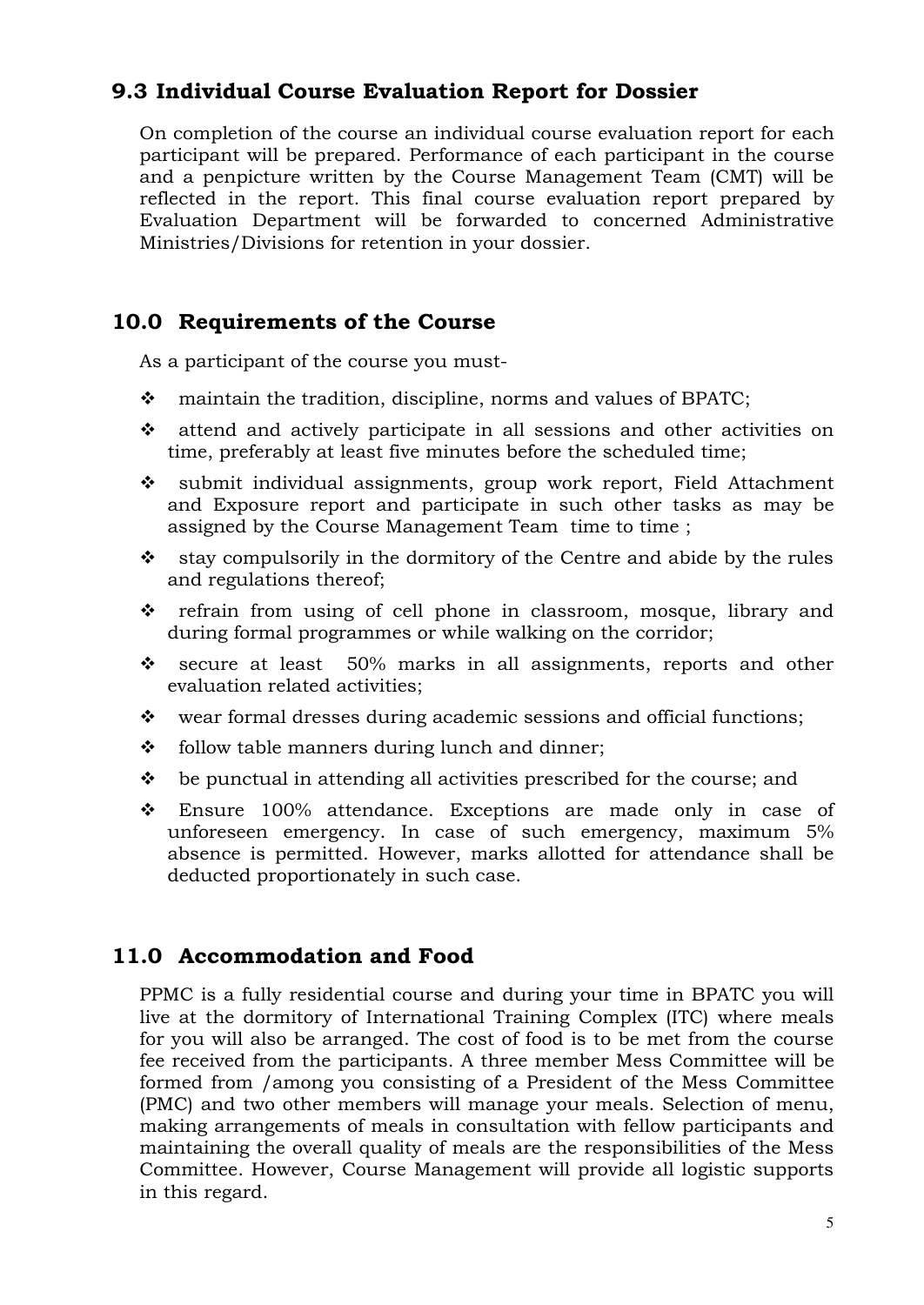#### <span id="page-9-0"></span>**12.0 Transportation**

BPATC will arrange transports for you to travel from RPATC, Dhaka at the onset of the course and in the weekends and other visits related to training during the course. The schedule will be given well ahead of the programme.

#### <span id="page-9-1"></span>**13.0 Library Facility**

The Library of BPATC is modern and well equipped with various books, journals and audio-visual aids. In its possession there are almost 1, 10,000 books for circulation to the readers. You will have ready access to the reading facilities. Library, during week days, remains open from 8:00 a.m. to 10:00 p.m. while from 4:00 p.m. to 6 p.m. on Fridays and from 4:00 p.m. to 10:00 p.m. on Saturdays. You are encouraged to use the library facilities at the maximum effort.

#### <span id="page-9-2"></span>**14.0 Medical Facility**

BPATC has a small clinic with limited medical facilities, which is run by four registered doctors. You will get medical consultations, prescriptions and limited medical care from the clinic. As a participant, you are entitled to have medical prescription free of cost and some common medicines that are available at the clinic. However, the medical facilities can only meet the primary needs or minor cuts and injuries. The clinic provides ambulance services on payment in case of serious illness.

#### <span id="page-9-3"></span>**15.0 Prayer Facility**

There is a beautiful mosque within the premises of the Centre. Participants can offer their prayer in the mosque or in their respective rooms in ITC.

#### <span id="page-9-4"></span>**16.0 Any Question or Query**

This Course Guidelines give an outline of the various aspects of the Senior Staff Course. However, in case of any emergency, participants may contact Course Director or Course Coordinators through their office and residence telephone/cell phone numbers which are attached to this guideline as Annexure.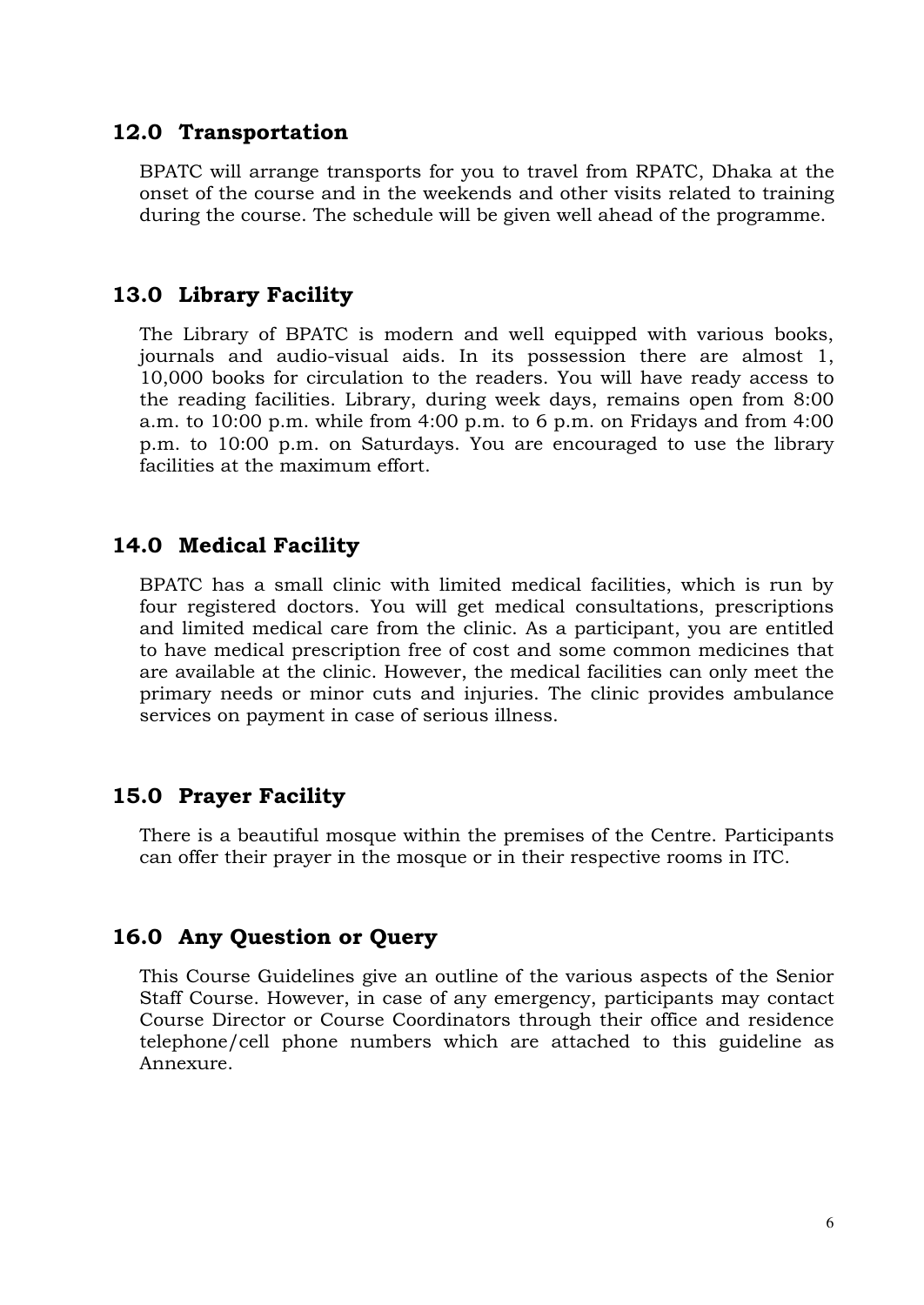#### <span id="page-10-0"></span>**Module-01: Sustainable Development Goals (SDGs) Module Director**: Dr. Mohd. Shahadt Hossain Mahmud

#### **Evaluation Method: Group Exercise (50)**

**Module Objectives:** Enable participants to analyse the cross-cuttings issues and to track the progress of achievements of SDGs.

| <b>CodeHours</b> | <b>Topic Title</b>                               | <b>Facilitator</b> | Training<br><b>Method</b> |
|------------------|--------------------------------------------------|--------------------|---------------------------|
| 05               | Policy intervention for achieving<br><b>SDGs</b> | GS                 | PD/Workshop               |

**Note:** There will be a presentation for 1 -2 hrs, then participants will be divided into 4 groups to perform group work. After completion of group works, all members of the group will make presentation in a plenary session. Each member of the group has to be involved in presentation and answering questions. Each member will be graded based on his/her role and contribution in group work, presentation and answering question.

#### **Module-02: Strategic Planning Module Director:** Dr. Rizwan Khair

#### **Evaluation Method: Group Exercise (50)**

**Module Objectives:** Enable participants to critically analyze an issue and forsee the problems to be encountered and learn how to overcome the problems through strategic planning.

|     | <b>CodeHours</b> | <b>Topic Title</b>                                                                                   | <b>Facilitator</b> | Training<br><b>Method</b> |
|-----|------------------|------------------------------------------------------------------------------------------------------|--------------------|---------------------------|
| 2.1 | 02               | Know thyself: Understanding self for<br>achieving improvement goals                                  | Rector             | D & GW                    |
| 2.2 | 04               | Strategic Planning: Recent Food Crisis/<br>Rohingya Issues of Bangladesh could be<br>the case study. | Faculty/GS Case    |                           |

#### **Note:**

i) There will be a presentation on "Know Thyself: Understanding self for achievening improvement goal" and in between presentation participants will do the group work and they will present their group report.

ii) In strategic planning session, participants will learn from the experts or from the senior civil servants about the strategic planning of the relevant ministry or organizations with regards to managing recent Food Crisis or Rohyinga issues.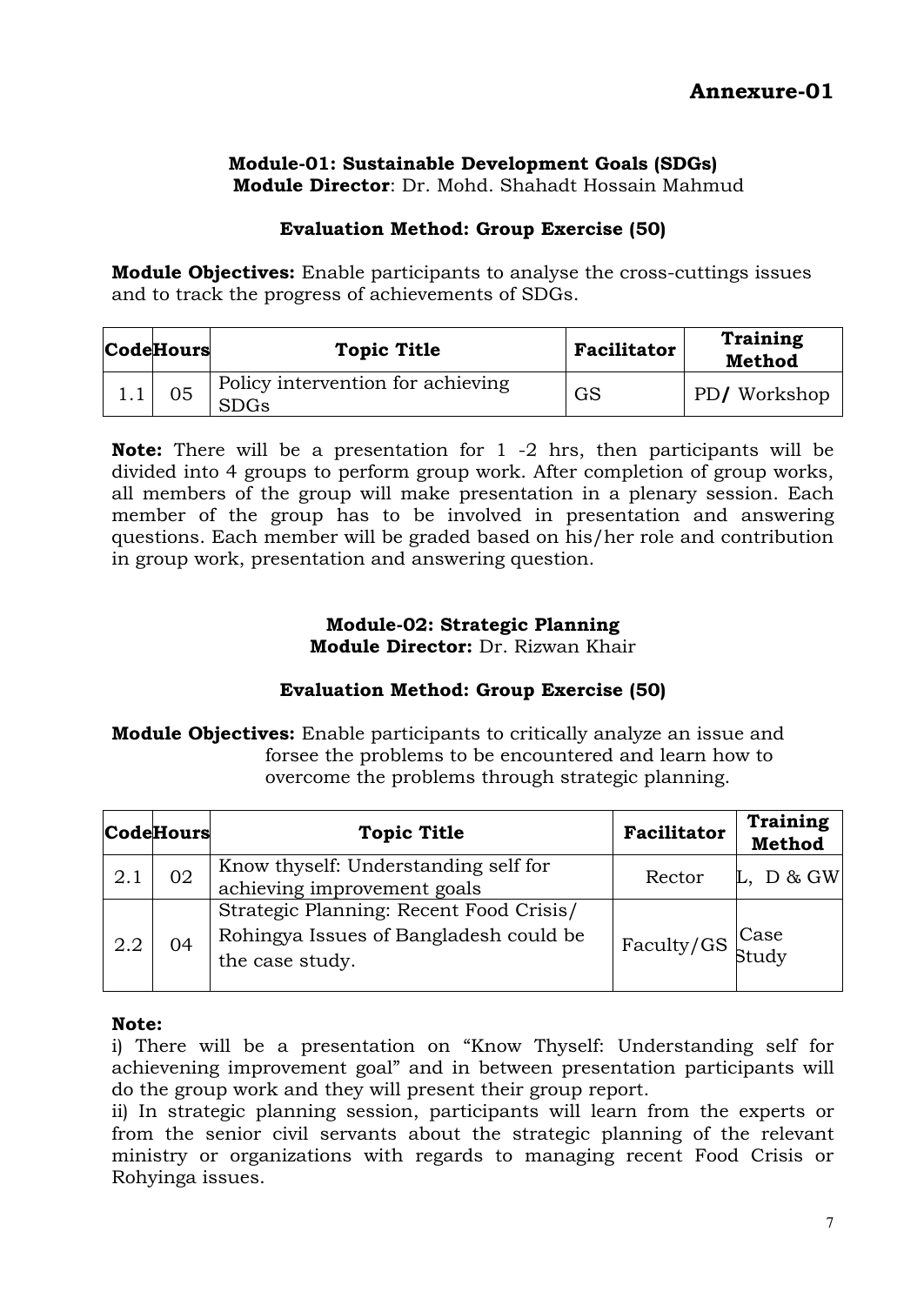#### **Module-03: Project Monitoring and Evaluation Module Director:** Dr. Muhammad Abu Yusuf

#### **Evaluation Method: Group Exercise (50)**

**Module Objectives:** Enable participants to critically look into the means of monitoring and evaluation of a development project.

|     | <b>CodeHours</b> | <b>Topic Title</b>                                                                        | Facilitator           | Training<br><b>Method</b> |
|-----|------------------|-------------------------------------------------------------------------------------------|-----------------------|---------------------------|
| 3.1 | 03               | Project Monitoring and Evaluation                                                         | Faculty/GS            | Workshop                  |
| 3.2 | 03               | Challenges of Managing Mega Project<br>(Padma Bridge/ Metro Rail/Elevated<br>Express Way) | Faculty/GS   Workshop |                           |

**Note:** 

- i) There will be presentation on Project Monitoring and Evaluation. After presentation, one of the project monitoring and evaluation report will be provided to participant to review it to learn about monitoring and evaluation of project and how to prepare monitoring and evaluation report.
- ii) There will be presentation on Challenges of Managing Mega Project. Participants will visit Padma Bridge Project Site/Metro Rail Project Site and will learn from project management team about overall management and the problems and challenges experienced during implementationof Padma Bridge Project/Metro Rail Project and how they overcome those problems and challanges.

#### **Module-04: Evaluation of Public Policy**

**Module Director:** Dr. Rizwan Khair

#### **Evaluation Method: Individual Exercise (50)**

**Module Objectives:** Enable participants to evaluate public policy using certain criteria and indicators.

|     | <b>CodeHours</b> | <b>Topic Title</b> | Facilitator | <b>Training Method</b>                                          |
|-----|------------------|--------------------|-------------|-----------------------------------------------------------------|
| 4.1 |                  |                    |             | 06   Evaluation of Policy   Faculty/GS PD/ Workshop/ Case Study |

**Note:** There will be a presentation on Evaluation of Policy and participants will be provided a case study to do group work and team will present the group report.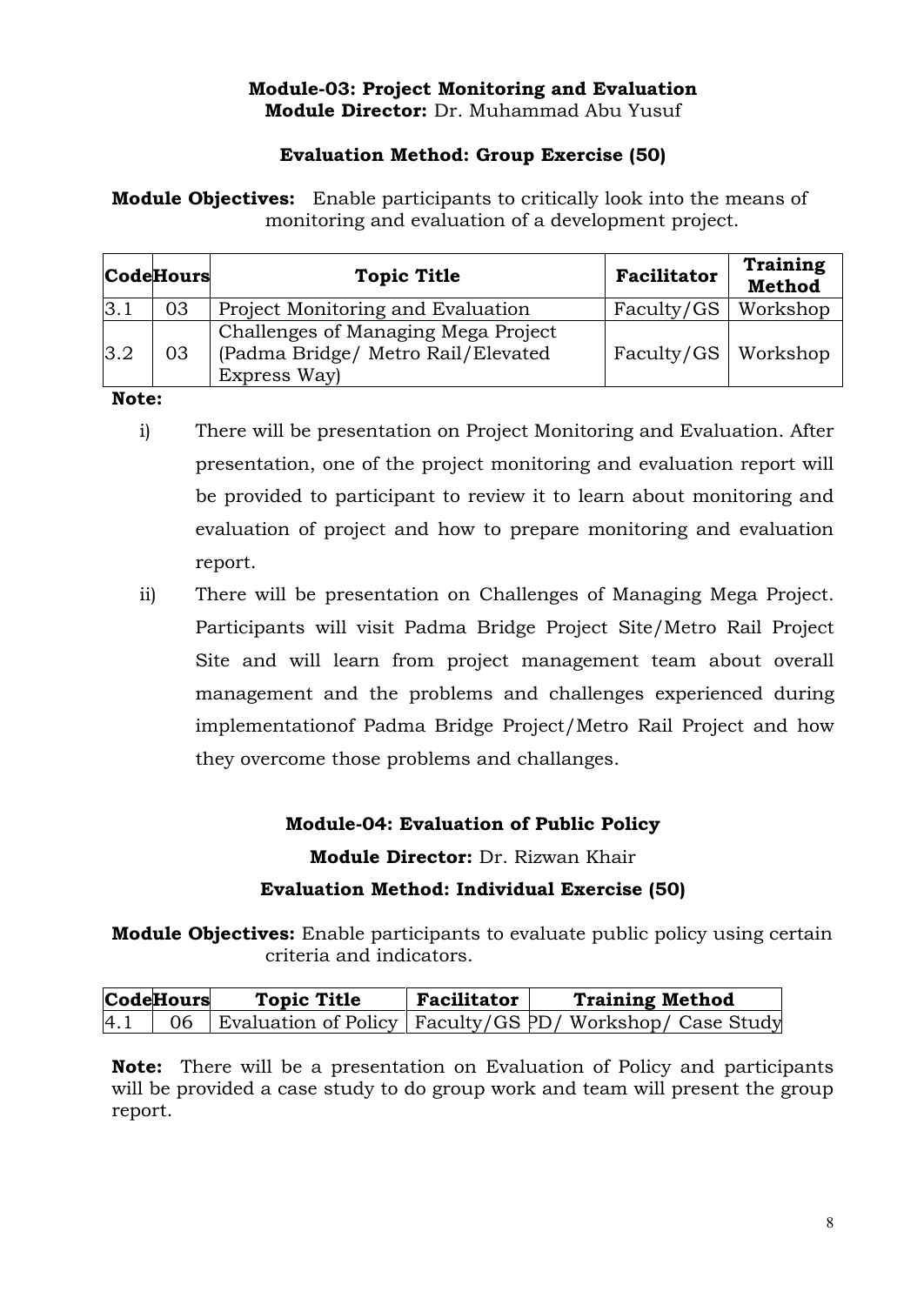#### **Module 05: Negotiation Module Director:** Dr. Rizwan Khair **Evaluation Method: Group Exercise (50)**

**Module Objectives:** To enhance the capacity of the participants on negotiation techniques; and train them how to do international negotiation with contract and project

|     | <b>CodeHours</b> | <b>Topic Title</b>                                        | Facilitator | <b>Training</b><br><b>Method</b> |
|-----|------------------|-----------------------------------------------------------|-------------|----------------------------------|
| 5.1 | 06               | International Contract<br>Negotiation/Project Negotiation | GS          | Case Study                       |

**Note:** There will be presentation on Negotiation and also provide guidelines of doing intetnational negotiation. Then participant will be given a case study to perform group work and participants will present the group report.

#### **Module 06: Contemporary Issues Module Director:** Dr. Muhammad Abu Yusuf **Evaluation Method: Group Exercise (50)**

**Module Objectives:** To enable the participants to identify and analyse issues of national importance; and explore opportunities to apply new learning to practical life

| <b>CodeHours</b> | <b>Topic Title</b>                         |    | <b>Facilitator Training Method</b> |
|------------------|--------------------------------------------|----|------------------------------------|
|                  | $\vert 6.1 \vert 06 \vert$ Energy Security | GS | Workshop                           |
|                  | 6.2   06   Private Sector Development      | GS | Panel Discussion                   |

#### **Note:**

i) There will be separate panel discussion on both topics "Energy Security" and "Private Sector development" where participants will get the opportunity to interact with the experts, practitioners and policy makers to learn from them on both sector especially to ensure interrupted energy supply (renewable energy) and identify the potential energy sectors. In addition to these, also extend support to private sector to ensure supply of goods and services in the society, as well as create congencial environment to do the business, thus they can contribute more for economic development.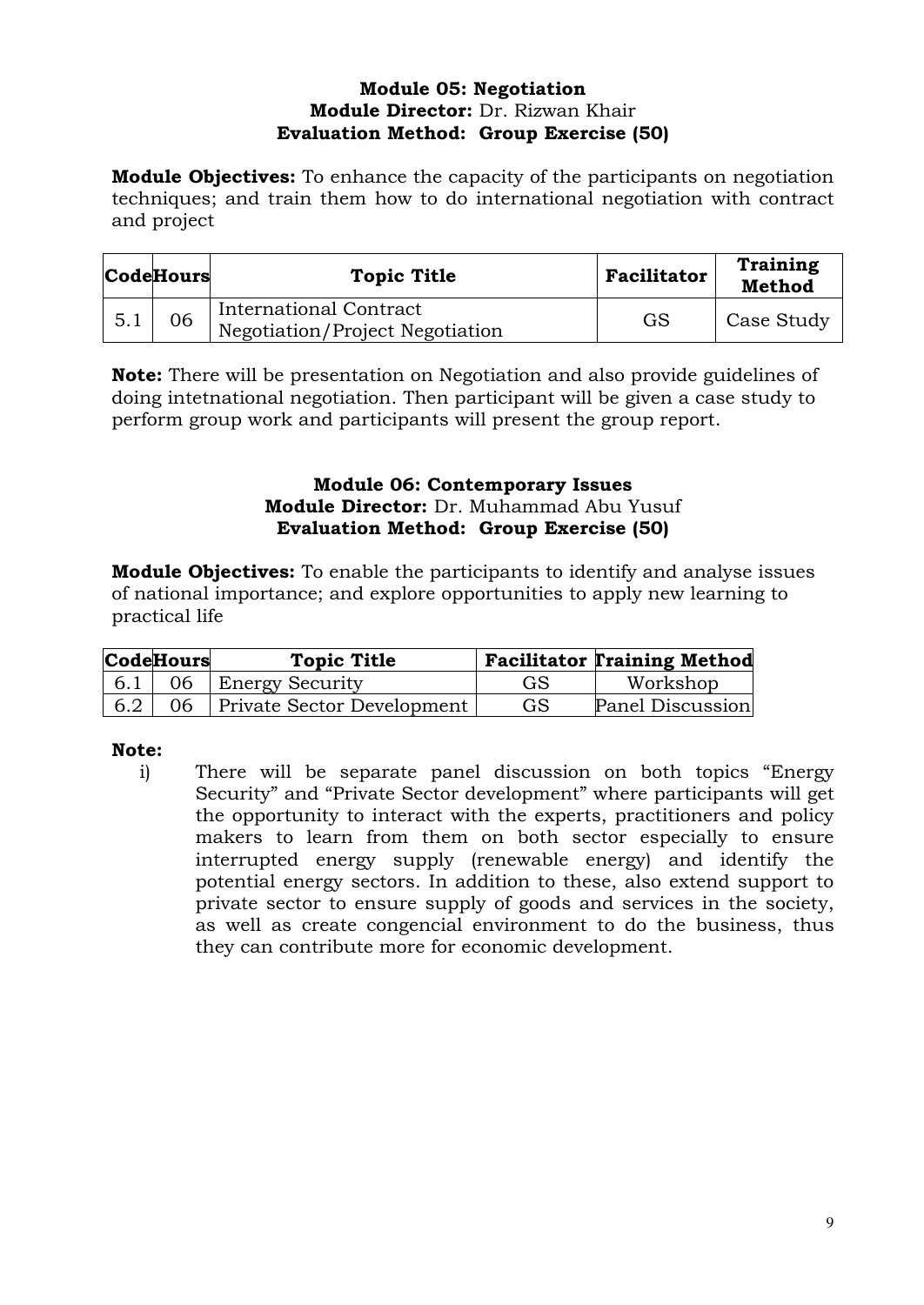#### **Module 6: Exposure Visit**

#### **6(a): Domestic Exposure Visit**

#### **Evaluation Method:** Individual Assignment (Local Visit)-50 **Module Director:** Course Director

PPMC participants will visit Padma Bridge Project Site and/or Metro Rail Project Site. They will have the opportunity to interact with project management team to learn about the problems and challenges they have experienced during implementation of project and how do they overcome those.

#### **6(b): Foreign Exposure Visit**

**Module Director:** Senior Most Faculty of the Visiting Team **Evaluation Method:** Group Report Preparation and Presentation-100

- **Module Objectives**: Enable the participants to learn how the visiting country's economy developed and also services provided by the public offices.
- **Overall Task:** Under this programme you will visit one relevant country for seven days. During this visit you will have the opportunity to share experiences of policies, strategies, practices in the public service delivery with your counterpart in the visiting country. After this 7 days programme, beyond the 12 days long course, you will have to prepare and present a significant and meaningful report in groups in a feedback seminar arranged by BPATC authority. You will also have to present a report in groups in the host country organization on the concluding day of the exposure visit.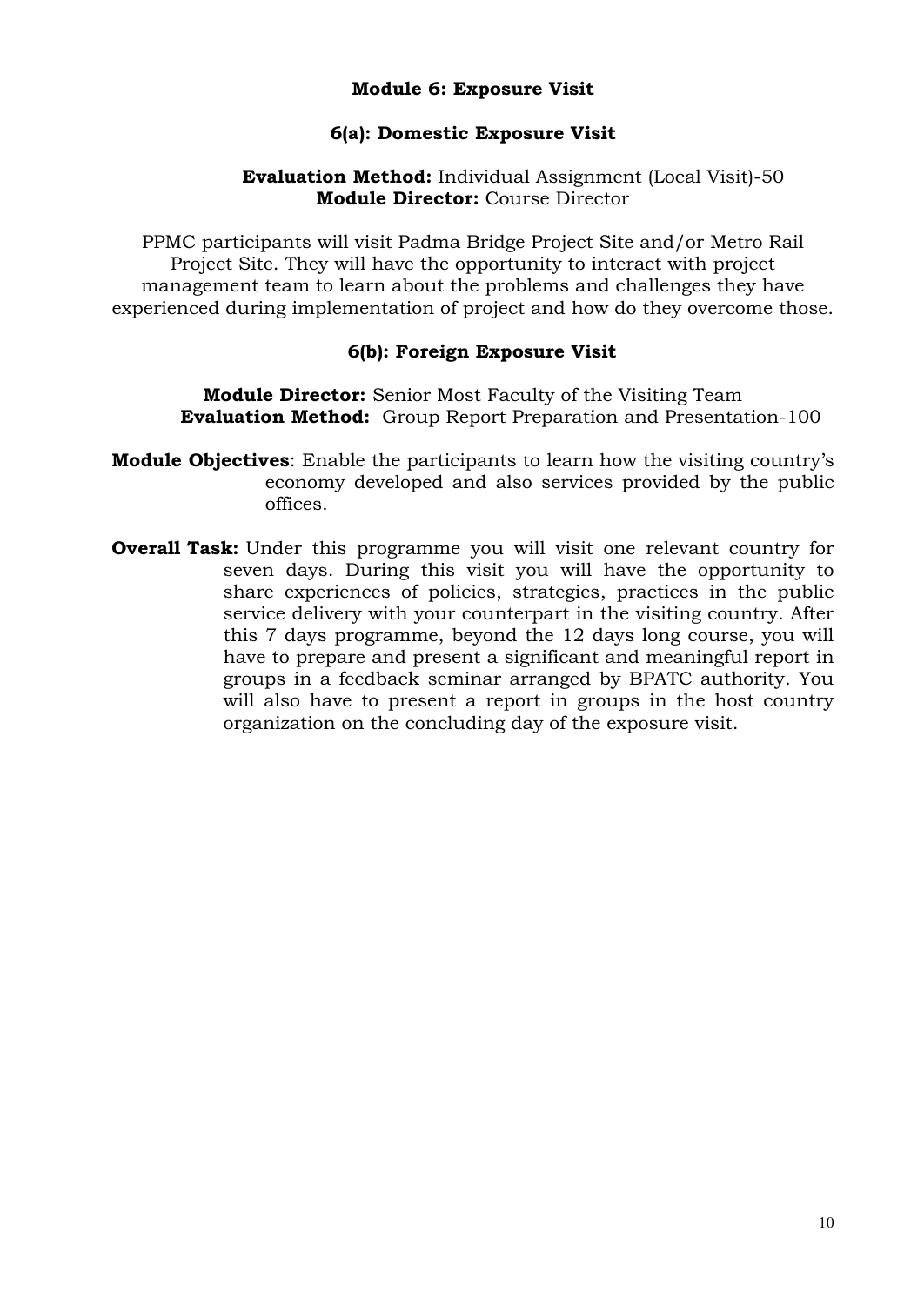#### **Annexure-02**

#### **List of senior faculty members/course management and used acronyms** (**In Random Order**)

| S1. | <b>Name &amp; Designation</b>                 | Acronym  |
|-----|-----------------------------------------------|----------|
| 1.  | Dr. M Aslam Alam                              | Rector   |
| 2.  | Md. Zaydul Hoque Molla ndc, MDS (Project)     | Zaydul   |
| 3.  | Ranjit Kumar Sen ndc, MDS (M&D)               | Ranjit   |
| 4.  | Dr. Mohd. Shahadt Hossain Mahmud, MDS (R & C) | Shahadt  |
| 5.  | Dr. Muhammad Abu Yusuf, MDS (M&PA)            | Yusuf    |
| 6.  | Dr. Rizwan Khair, MDS (P&S)                   | Rizwan   |
| 7.  | Banik Gour Sundar, MDS (D&E)                  | Banik    |
| 8.  | Md. Abdul Hakim, Director                     | Hakim    |
| 9.  | Mallick Syeed Mahbub, Director                | Mallick  |
| 10. | Md. Sanwar Jahan Bhuiyan, Director            | Sanwar   |
| 11. | Kazi Hasan Imam, Director                     | Hasan    |
| 12. | Mohammad Moshiour Rahman, Director            | Moshiour |
| 13. | Dr. Md. Shafiqul Haque, Director              | Shafiq   |
| 14. | S.M. Zobayer Enamul Karim PhD, Director       | Zobayer  |
| 15. | Md. Golam Mahede, Director                    | Mahede   |
| 16. | Md. Zakir Hossain, Director                   | Zakir    |
| 17. | Md. Jahidul Islam, Director                   | Jahid    |
| 18. | Dr. Mizanur Rahman, Director                  | Mizan    |
| 19. | Dr. Amjed Hossain, Director                   | Amjed    |
| 20. | B. M. Benojir Ahmed, Deputy Director          | Benojir  |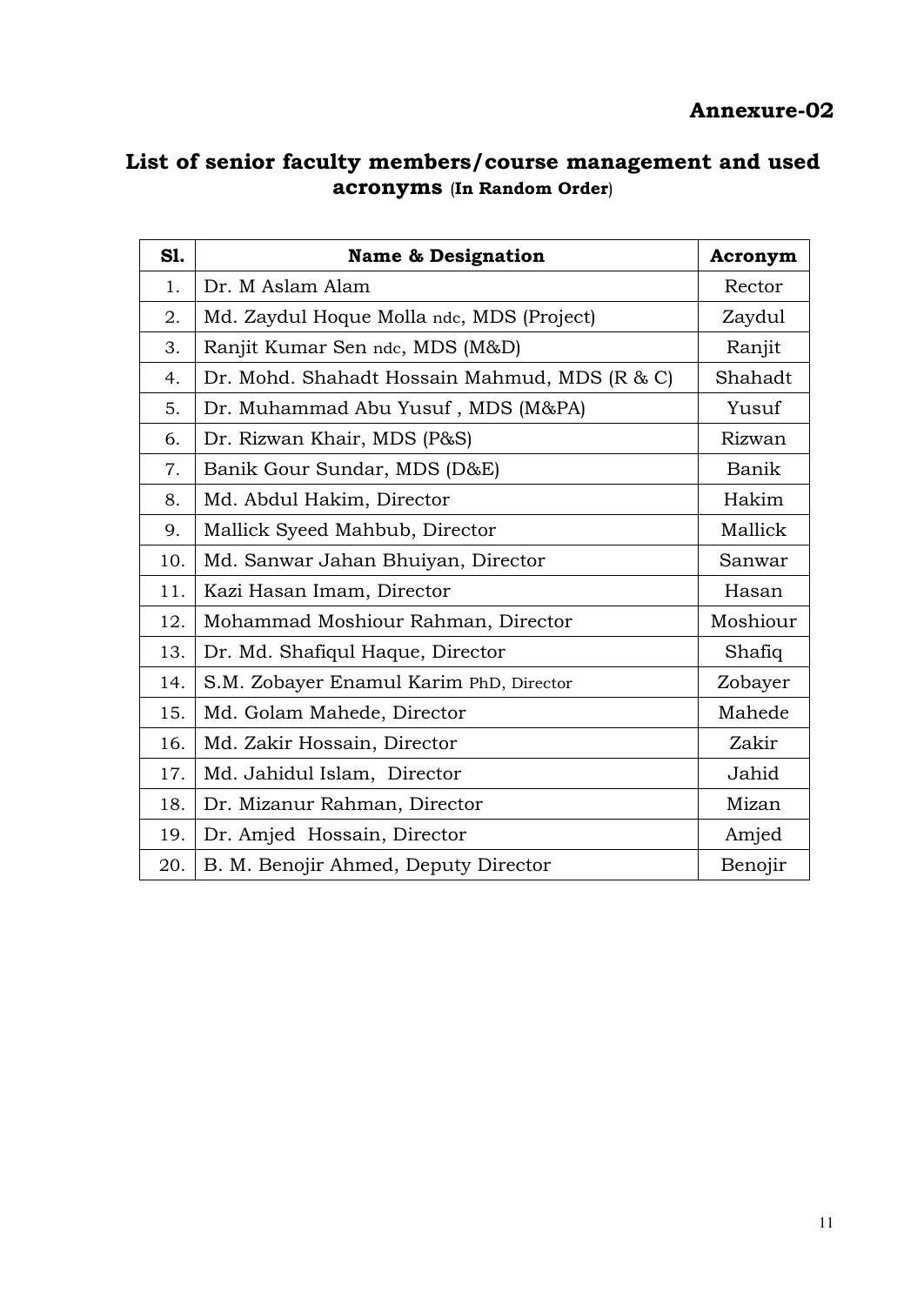#### গণপ্রজাতন্ত্রী বাংলাদেশ সরকার জনপ্ৰশাসন মন্ত্ৰণালয় অভ্যন্তরীণ প্রশিক্ষণ-১ শাখা www.mopa.gov.bd

गु -00.00,0000.053.200.025.59-500

তারিখঃ <mark>- ১১ কার্তিক, ১</mark>৪২৪<br>- ২৬ অক্টোবর, ২০১৭

#### বিষয় ঃ ১৫ তম পলিসি প্ল্যানিং এণ্ড ম্যানেজমেন্ট কোর্স (পিপিএমসি)-এ কর্মকর্তা মনোনয়ন।

বাংলাদেশ লোক প্রশাসন প্রশিক্ষণ কেন্দ্র, সাভার, ঢাকায় আগামী ১২/১১/২০১৭ হতে ২৩/১১/২০১৭ তারিখ পর্যন্ত ১২ দিন মেয়াদী ১৫তম পলিসি প্ল্যানিং এণ্ড ম্যানেজমেন্ট কোর্স (পিপিএমসি)-এ অংশ গ্রহণের জন্য নিমুবর্ণিত অতিরিক্ত সচিবদের নির্দেশক্রমে মনোনয়ন প্রদান করা হলো ঃ

| ক্ৰয়নং | নাম ও পরিচিতি নম্বর               | বৰ্তমান কৰ্মস্হল                                                  |  |
|---------|-----------------------------------|-------------------------------------------------------------------|--|
| ۵.      | কাজী আ.খ.ম মহিউল ইসলাম (808৮)     | অতিরিক্ত সচিব,                                                    |  |
|         |                                   | স্বাস্থ্য শিক্ষা ও পরিবার কল্যাাণ বিভাগ                           |  |
| ২.      | জনাব মোঃ খলিলুর রহমান (৪৫০৯)      | সদস্য (অতিরিক্ত সচিব), স্পারসো, আগারগাঁও, ঢাকা।                   |  |
| ৩.      | জনাব মোঃ মিজানুর রহমান (৪৭১৪)     | অতিরিক্ত সচিব, স্বাম্হ্য সেবা বিভাগ।                              |  |
| 8.      | ড. এম. মিজানুর রহমান (৪৭৪৮)       | প্রকল্প পরিচালক (অতিরিক্ত সচিব),                                  |  |
|         |                                   | রিচিং আউট অব স্কুল চিলড্রেন, প্রাথমিক শিক্ষা অধিদপ্তর।            |  |
| ¢.      | জনাব প্রাণেশ রঞ্জন সূত্রধর (৪৭৬৬) | অতিরিক্ত সচিব, বাণিজ্য মন্ত্রণালয়।                               |  |
| ৬.      | জনাব রুবীনা আমীন (৪৮৩২)           | অতিরিক্ত সচিব, অর্থ বিভাগ।                                        |  |
| ٩.      | জনাব আরফিন আরা বেগম (৪৮৩৬)        | অতিরিক্ত সচিব, অর্থ বিভাগ, অর্থ মন্ত্রণালয়।                      |  |
| ৮.      | জনাব সুলতান মাহমুদ (৪৮৯৭)         | অতিরিক্ত সচিব, পরিকল্পনা বিভাগ।                                   |  |
| ৯.      | জনাব রমা রানী রায় (৪৯৫৯)         | অতিরিক্ত সচিব, পার্বতা চট্টগ্রাম বিষয়ক মন্ত্রণালয়               |  |
| 50.     | জনাব মোঃ মোস্তাফিজুর রহমান (৫২৩০) | অভিরিক্ত সচিব, মন্ত্রিপরিষদ বিভাগ।                                |  |
| 55.     | জনাব দীপক চক্ৰবৰ্ত্তী (৫২৪৫)      | পরিচালক (অতিরিক্ত সচিব), স্হানীয় সরকার, চট্টগ্রাম বিভাগ।         |  |
| ১২.     | জনাব মোঃ হাবিবুর রহমান (৫২৬৮)     | অতিরিক্ত সচিব, অর্থ বিভাগ, অর্থ মন্ত্রণালয়।                      |  |
| ১৩.     | জনাব শিবনাথ রায় (৫২৯৫)           | মহাপরিচালক (অতিরিক্ত সচিব),                                       |  |
|         |                                   | লিগ্যাল এ্যাফেয়ার্স এবং রিসার্চ অনুবিভাগ, পররাষ্ট্র মন্ত্রণালয়। |  |
| 38.     | শেখ রফিকুল ইসলাম (৫২৯৬)           | অতিরিক্ত সচিব, স্বাস্হ্য সেবা বিভাগ।                              |  |
| SQ.     | জনাব শামীমা হক (৫৩৫০)             | অতিরিক্ত সচিব, দূর্যোগ ব্যবস্হাপনা ও ত্রাণ মন্ত্রণালয়।           |  |
| 59.     | জনাব মোস্তাফিজুর রহমান (৫৩৮০)     | মহাপরিচালক (অতিরিক্ত সচিব),                                       |  |
|         |                                   | সামরিক ভূমি ও সেনানিবাস অধিদপ্তর, প্রতিরক্ষা মন্ত্রণালয়।         |  |
| 59.     | সৈয়দা সারোয়ার জাহান (৫৪০৪)      | অতিরিক্ত বিভাগীয় কমিশনার (অতিরিক্ত সচিব), চট্টগ্রাম।             |  |
| ১৮.     | জনাব ফৌজিয়া জাফরিন (৫৪০৯)        | অতিরিক্ত সচিব, পরিকল্পনা বিভাগ।                                   |  |
| ১৯.     | জনাব মোঃ শাহ আলম (৭৩৫৫)           | বিশেষ ভারপ্রাপ্ত কর্মকর্তা (অতিরিক্ত সচিব),                       |  |
|         |                                   | জনপ্ৰশাসন মন্ত্ৰণালয়।                                            |  |
| ২০.     | জনাব গোলাম শফিউদ্দিন (৭৪৩৯)       | অতিরিক্ত সচিব, জ্ঞালানী ও খনিজ সম্পদ বিভাগ।                       |  |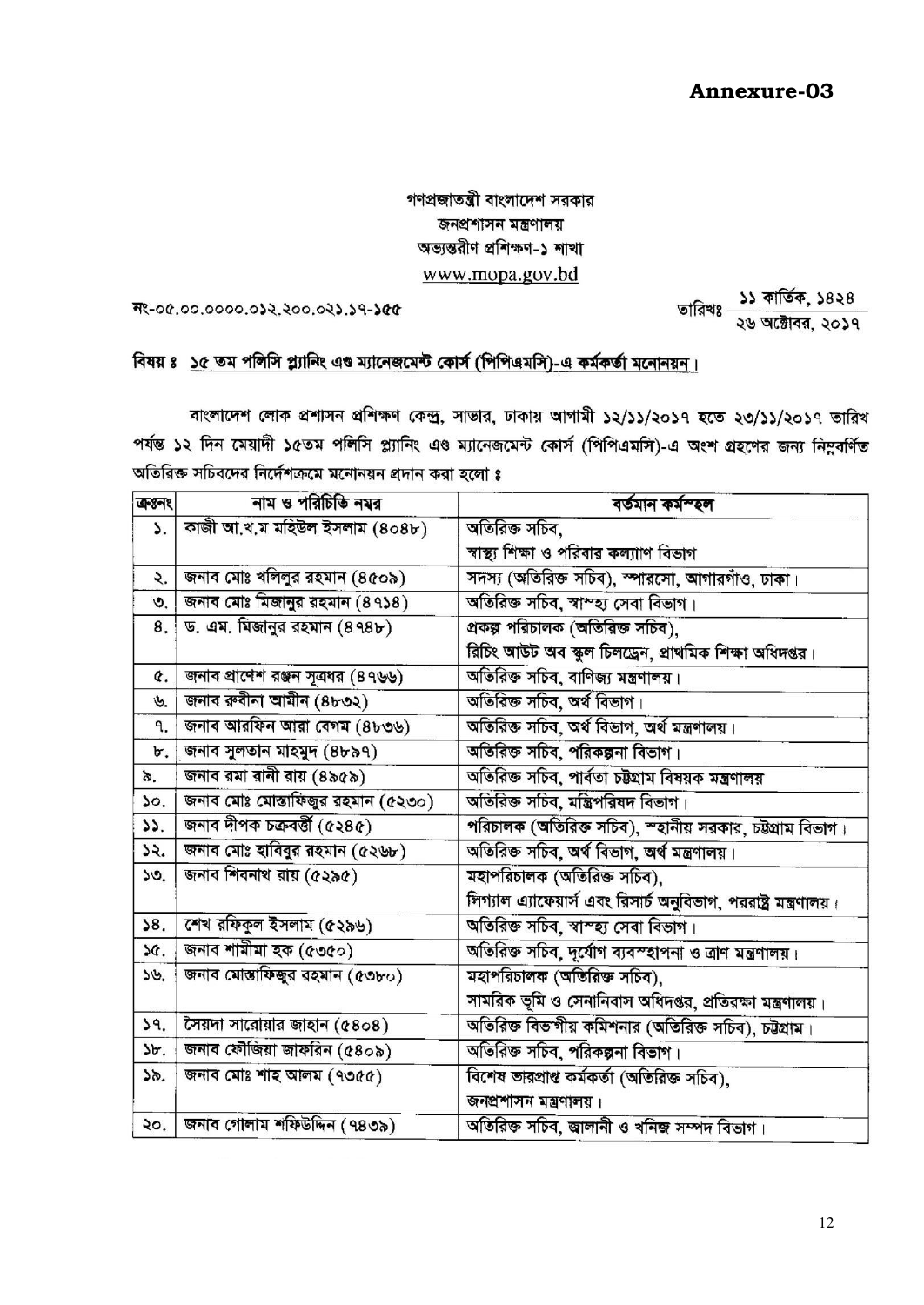### **Important Telephone Numbers**

#### BPATC PABX: 7745010-16, 7742080-85 Fax: 7745029

<span id="page-16-0"></span>

| S1.       |                                                                                                  | Telephone                              |
|-----------|--------------------------------------------------------------------------------------------------|----------------------------------------|
| <b>No</b> | <b>Name and Designation</b>                                                                      | <b>Office</b>                          |
| 1.        | Dr. M Aslam Alam, Rector (Senior Secretary to<br>the) & Course Advisor, 15th PPMC                | 7710028<br>Ext-4101                    |
| 2.        | Dr. Muhammad Abu Yusuf<br>MDS (M&PA) & Course Director, 15th PPMC                                | 7746609<br>Ext-4305<br>01988085881     |
| 3.        | Dr. Md. Mizanur Rahman<br>Director (Governmental System) & Course<br>Coordinator, 15th PPMC      | 7745010-16<br>Ext: 4111<br>0171623119  |
| 4.        | Md. Abdur Razzaque Sarkar<br>Director (Administration)                                           | 7745023<br>Ext-4107<br>01712803934     |
| 5.        | Mr. BM Benojir Ahmed<br>Deputy Director (Behavioural Science) & Course<br>Coordinator, 15th PPMC | 7745010-16<br>Ext: 4125<br>01733797252 |
| 6.        | Hasan Murtaza Masum<br>Deputy Director (Finance), Deputy Director<br>(Service) [Addl. charge]    | 7745010-16<br>Ext. 4122<br>01686900243 |
| 7.        | <b>ITC Dormitory Supervisor</b>                                                                  | 4333                                   |
| 8.        | Library Counter                                                                                  | 4650, 4649                             |
| 9.        | Reception                                                                                        | 4220                                   |
| 10.       | Manager, Sonali Bank                                                                             | 4283                                   |
| 11.       | Clinic                                                                                           | 4231, 4232                             |